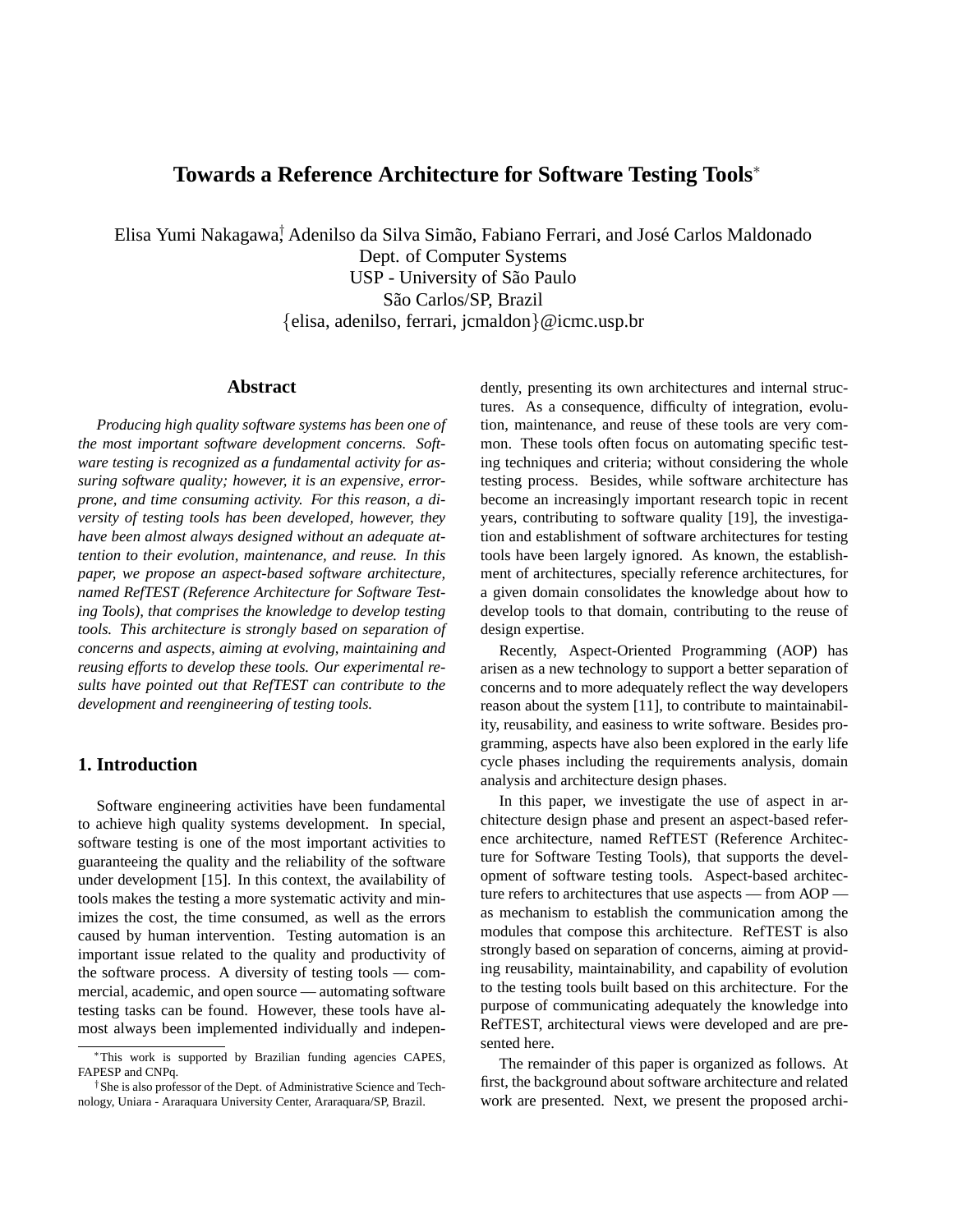tecture for testing domain, discussing its establishment and use. Finally, our conclusions and future directions are presented.

## **2. Background**

Over the last decades software architecture has received increasing attention as an important subfield of Software Engineering [19]. According to Shaw and Clemments [19], in the near future, software architectures will attain the status of all truly successful technologies. As already highlight in [22], software architectures play a major role in determining system quality — performance and reliability, for instance —, since they form the backbone for any successful software-intensive system. Software architecture is the structure or structures of the system, which comprise software elements, the externally visible properties of those elements, and the relationships among them [2]. In this context, reference architectures have been investigated as a mechanism that promotes reuse of design expertise and achieves well-recognized understanding of a specific domain. Reference architectures for diverse domains — ecommerce, for instance — can be found. Although, there is a lack of adequate reference architectures for software engineering domain, including software testing.

In order to design correctly and document clearly software architectures, ADLs (Architecture Description Languages)<sup>1</sup>, as well as architecture evaluation methods such as ATAM (Architecture Tradeoff Analysis Method)<sup>2</sup>, have been proposed. Documentation based on architectural views [9] and UML (Unified Modeling Language) $3$  have been investigated as a promising approach to document architectures.

### **2.1 Related Works**

Few works related to software architecture for testing domain have been conducted [5, 23]. Eickelmann [5] established the first reference architecture for this domain. This architecture establishes six functions of testing tools: test execution, test development, test failure analysis, test measurement, test management, and test planning. However, the relationship among these functions, as well as practical and detailed considerations were not established. Based on Eickelmann's work, Yang [23] established a more detailed architecture; however, the focus of this work is the testing of web applications. As a consequence, it is concentrated in how to structure the tools to test web applications. In spite of the Yang's work not proposing a reference architecture, it has contributed with the establishment of a set of concrete

and abstract class, as well as operations of testing tools. Another work established an architecture for testing tools deployed in web platform [7]; although this work does not address the activities directly related to testing tools core.

Besides these works, we can find architectures of specific testing tools, such as [12, 14]. These architectures did not consider issues related to evolution, reusability, and maintainability. Also, these architectures do not support or foresee the support to all activities of the testing process, such as configuration management, planning, documentation, among others. When supported, the functionalities related to these activities are implemented in the scattered and tangled way in the core of the testing tools. Also, those works exclusively related to architecture of testing tools [5, 23] do not support all activities of the testing process.

Considering not only the relevance of software architectures, but also the lack of works related to architectures in the software testing domain, we have proposed a reference architecture for that domain, presented next.

### **3. Reference Architecture for Testing Domain**

RefTEST is based on a more generic reference architecture, named RefASSET (Reference Architecture for Software Engineering Tools) [16] that supports the development of tools and SEEs (Software Engineering Environments). Thus, before to present RefTEST, we will briefly discuss its principles next.

#### **3.1. Principles of RefTEST**

In order to support adequately the development of tools and SEEs, it is first important to understand the relationship among the software engineering activities. We have adopted the concept of separation of concerns, one of the key principles in Software Engineering. According to Harrison [8], an adequate separation of concerns is pointed out as the main mechanism to build evolvable and reusable SEEs.

In the context of software development process, we have considered each software engineering activity as a concern [18]. In order to identify all concerns, we adopted the international standard ISO/IEC 12207 (Information Technology - Software Life Cycle Processes) [10] that provides a comprehensive set of life cycle processes, activities, and tasks for developing and maintaining software system. This standard establishes and groups the activities (concerns) into three categories — primary, organizational, and supporting — depending on the role they play in the software development. According to its characteristics, a concern can be either a primary concern — that refers to activities that perform the development, operation, and maintenance of software systems — or a crosscutting concern, term used by

<sup>1</sup>http://www.sei.cmu.edu/architecture/adl.html

<sup>2</sup>http://www.sei.cmu.edu/architecture/ata method.html

<sup>3</sup>http://www.uml.org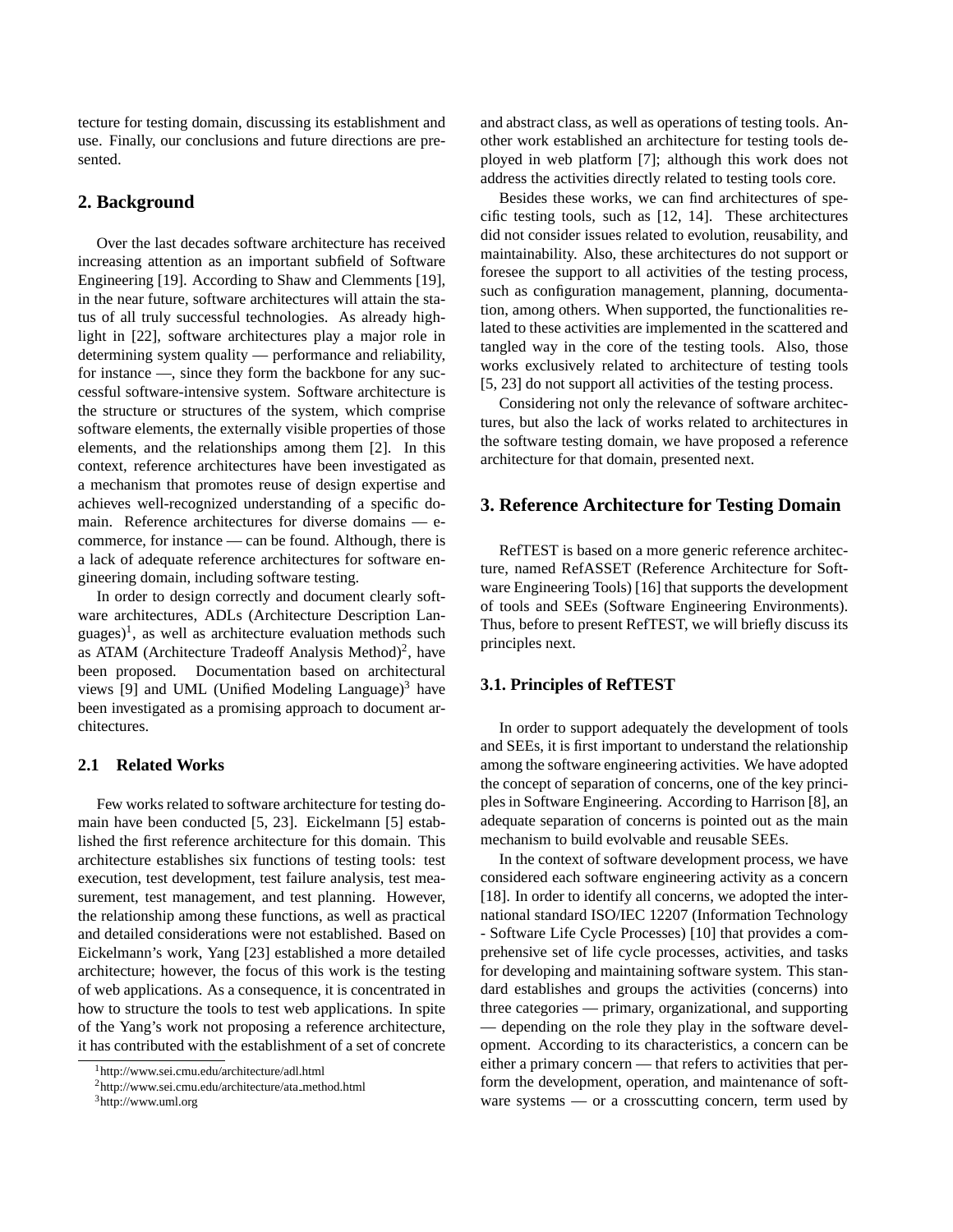the AOSD (Aspect-Oriented Software Development) community and referred to concerns that are spread throughout or tangled with others concerns. It is important to highlight that an inherent characteristic of the crosscutting concerns (i.e. the organizational and supporting concerns) is their occurrence along all primary concerns, as illustrated in Figure 1. For instance, documentation is one of the concerns that must be considered from requirements specification to maintenance.



**Figure 1. Relationship among Primary, Supporting and Organizational Concerns**

The ideas discussed above were consolidated in RefAS-SET, illustrated in Figure 2. This architecture is not the focus of this work, but it is briefly described herein because it is the basis of RefTEST. In short, RefASSET is a reference architecture based on architectures already investigated, such as ECMA Reference Model [4] and architectures of interactive systems and Web systems (architectural pattern MVC (Model-View-Controller) and 3-tiers architecture<sup>4</sup>), considering the future perspective of Web as platform to provide diverse software systems, including software engineering tools.

It should be highlighted that the Application Layer in Figure 2 contains all identified concerns (primary, supporting, and organizational). In particular, the primary concerns part contains the core of the tools that implement the primary concerns.

RefASSET has been explored in order to facilitate the use and integration of tools, processes, and artifacts in SEEs. By considering separation of concerns in this architecture, we are pursuing easier integration, maintainability, quality, and reusability of the environments built based on this architecture.

# **3.2. Establishing RefTEST**

RefASSET was specialized to software testing domain, resulting in RefTEST; thus, RefTEST inherited all RefASSET's characteristics, such as the separation of concerns and the architectures of interactive systems. In particular, the specialization concentrated in identifying the core of testing tools, i.e. the core concepts into primary concerns part. Three steps were conducted:

#### **Step 1: Investigation of the Software Testing Knowledge**

This step was conducted to identify the core activities performed during the testing. Knowledge into software testing domain was arisen, considering diverse information sources. Software testing processes, such as [20, 21], and the activities contained in these processes were investigated and identified as potential core activities. Software architectures proposed in the testing literature [5, 23] were also investigated and the knowledge (structure, modules, and their relationships) was considered. Besides that, as known, an ontology is a formal explicit specification of a shared conceptualization, providing a vocabulary for representing and communicating knowledge about some topic and a set of relationships which hold among the concepts in that vocabulary as well; thus, an ontology for software testing domain, named OntoTest [1], was basis to identify the concepts and relationships into testing domain. Moreover, the investigation of testing tools was the most important contribution for this step. The most known eight academic testing tools were considered, such as MuJava [12] and Jazz [14], and two broadly known and used commercial testing tools: those of the Mercury<sup>5</sup> and Rational<sup>6</sup>. Our experience in developing testing tools — for instance, published in [3] and [13] — was also important. As a result, 32 activities were identified, illustrated partially in Table 1. The information sources of each activity are also indicated in that table. For instance, activity "Generate test requirement" was identified through investigation of software testing processes (P), testing tools (T) and testing ontology (O). It is noticed that these activities refer to the core activities of testing; rather, the activities related to testers management and test planning, for instance, were set aside, since these are addressed by planning management module, related to a crosscutting concern.

#### **Step 2: Identification of the Core Concepts**

Based on the identified activities, the core concepts were established. Each activity was related to a software testing concept. For instance, the activity "Include test cases" was related to the concept "test case", the activity "Generate test requirements" was related to "test requirement", and so on. It is important to highlight that only four concepts were identified and that they seem to be sufficient to represent the core elements of testing tools: test case, test requirement, test artifact, and test criteria. Figure 3 presents the conceptual model of the core of testing tools. Besides this

<sup>4</sup>http://www.sei.cmu.edu/str/descriptions/threetier.html

<sup>5</sup>http://www.mercury.com/us/products/quality-center/

<sup>6</sup>http://www-306.ibm.com/software/sw-

bycategory/subcategory/SW730.html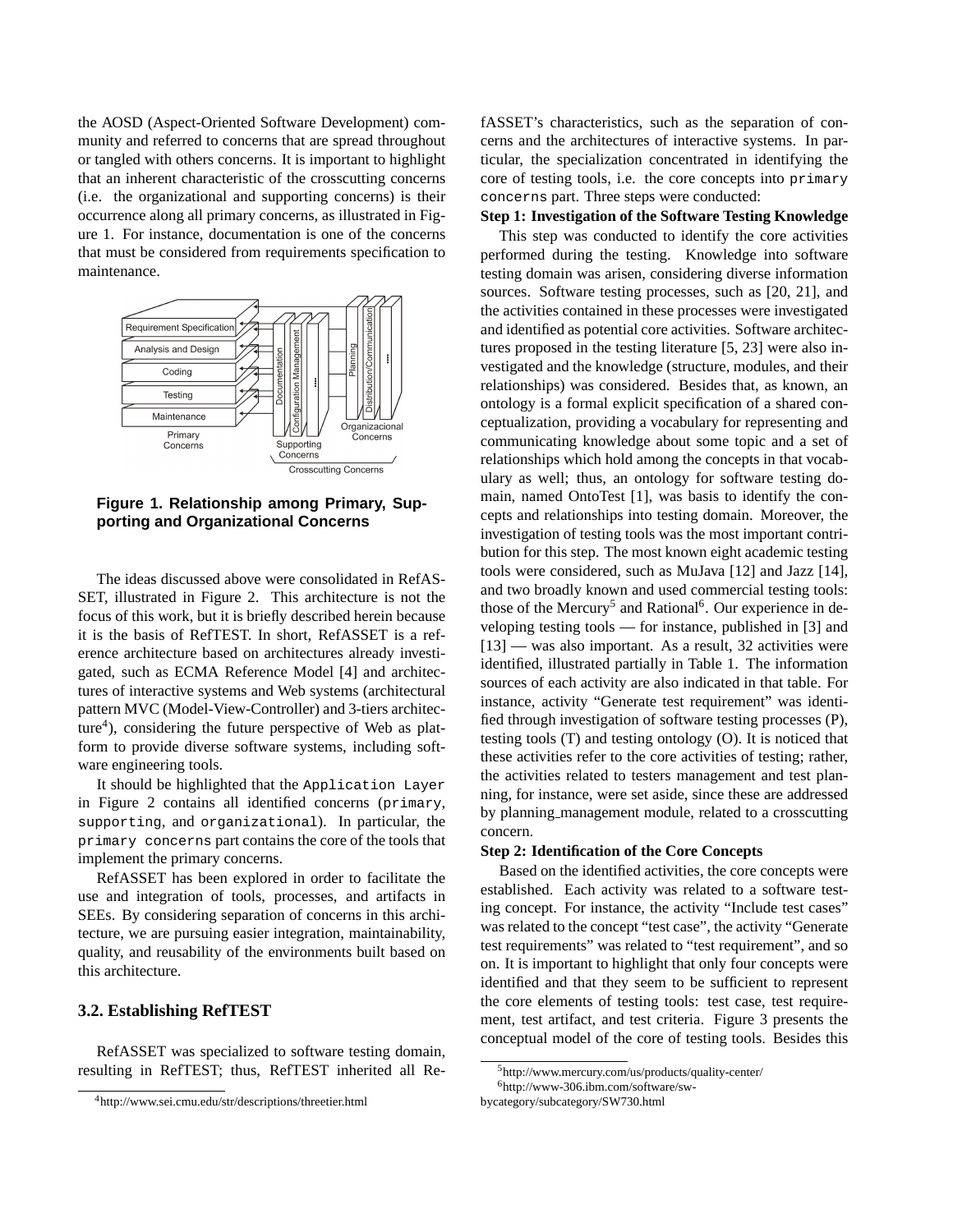

**Figure 2. Reference Architecture of Software Engineering Environments**

**Table 1. Activities in the Testing Conduction**

| <b>Core Activities</b>                         | Source <sup>a</sup> |
|------------------------------------------------|---------------------|
| Deal with artifact to be tested                | A, P, T, O          |
| Execute artifact to be tested using test cases | A, P, T             |
| Import test cases                              | P.T                 |
| Include test cases                             | P.T                 |
| Generate test requirements                     | P.T.O               |
| Execute test requirements using test cases     | P.T.O               |
| Establish testing adequation criterion         | A, O                |
| Calculate test coverage                        | A, P, T             |
|                                                |                     |

 ${}^{a}P$  = testing processes; A = architectures; T = Testing Tools; O = OntoTest

model, definitions and related operations were established for each concept.



**Figure 3. Core of Testing Tools**

#### **Step 3: Architectural Design**

For the purpose of representing adequately the RefTEST, as recommended by [9], architectural views — module, runtime, deployment, among other views — were developed using UML 2.0. Also, extensions of the UML notation are required to support the aspects representation [17], since this architecture is based on aspects. For the sake of space, only the module and runtime views are presented herein.

The module view, in Figure 4, shows the structure of the software in terms of code units; packages and dependency relations are used to represent this view. While the core of testing tools (testing tool package) can be implemented using classes, components, or subsystems, the modules that implement crosscutting concerns use aspects in their structures. For instance, the package supporting crosscutting modules contains modules that are implemented by classes and aspects. These aspects crosscut other modules and change the execution flow of these modules inserting functionalities related to a crosscutting concern. Thus, there are dependency relations, labelled with <<crosscut>>, among the package supporting crosscutting modules and other packages. It is important to highlight that we have explored the use of aspects to implement modules for SEE and used them as an integration and communication mechanism among modules in SEEs, including testing tools.

Differently from module view, the runtime view shows the structure of the system when it is executing. Thus, the interface among the modules is an important element that must be detached. In [17], the extensions required to UML to represent interfaces when aspects are used as a communication mechanism are discussed. In short, the Amodules (Aspect-based Modules) — i.e. modules that exclusively use aspects to communicate with other modules — have a filled circle attached by a solid line, representing their interface, named IMA (Interface Made by Aspects). This interface represents a declaration of a set of coherent features and obligations; in practice, it represents the characteristics — for example, objects and their operations — that modules must have to use the AModules. Also, it was proposed a half-square attached by a solid line to the module that is crosscuted or affected by aspects into AModules. Our experience points out that the establishment of the IMAs provides facilities to reuse AModules. Figure 5 presents the runtime view of RefTEST. In this figure, Planning management and Documentation are AModules.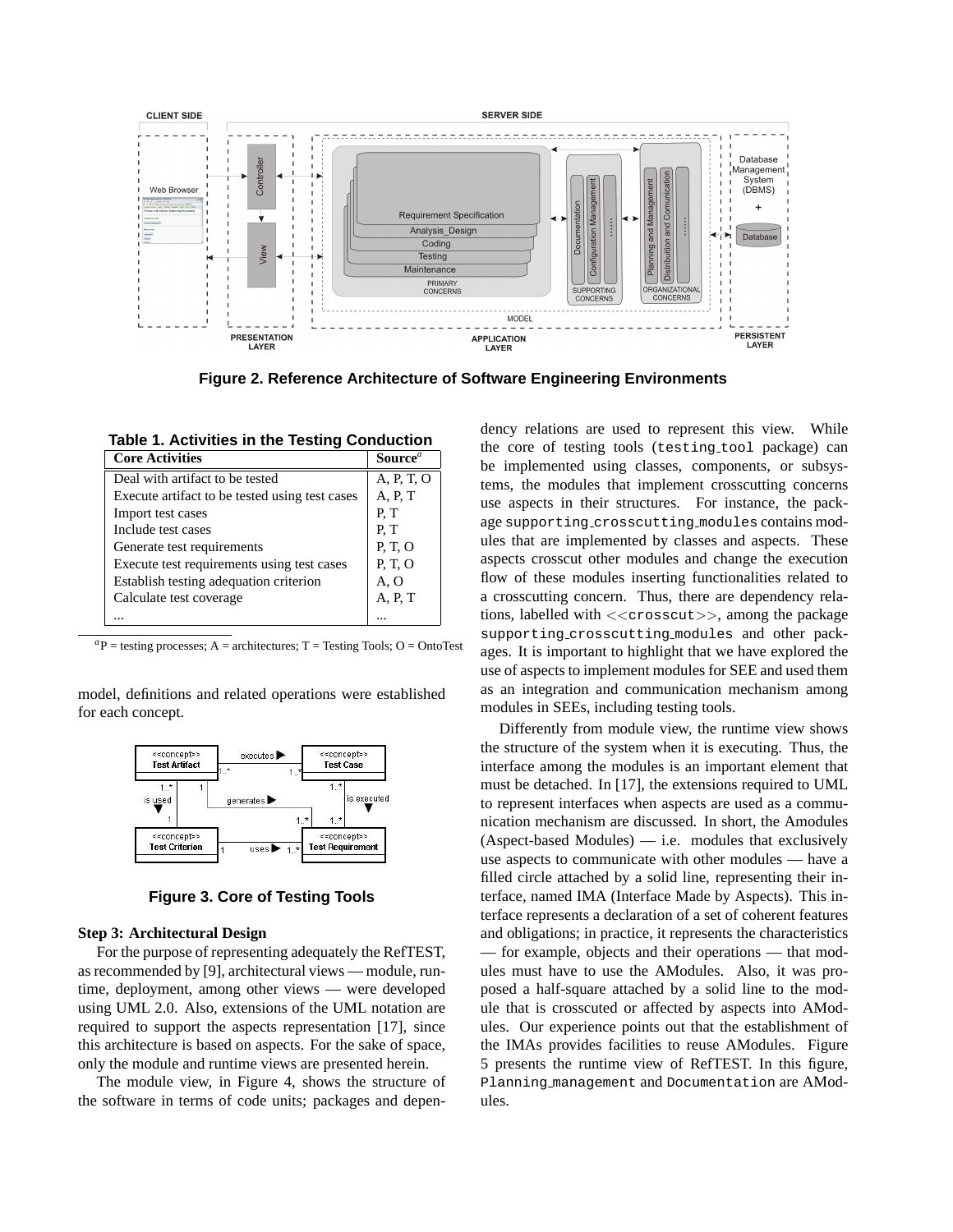

**Figure 4. Module View of RefTEST**



**Figure 5. Runtime View of RefTEST**

### **3.3. Use of RefTEST**

We have used RefTEST to developing and reengineering of testing tools that are deployed in web platform [6]. Recent technologies to develop evolvable and reusable systems have been investigated and adopted; Java<sup>7</sup> and AspectJ<sup>8</sup> are in use. Also, we have developed modules that implement crosscutting concerns. For instance, a testing documentation module was implemented; the aspects collect information, such as the test cases and test requirement, during the tool runtime and format, update, and store these information. This module was designed and implemented in order to facilitate its evolution to other testing tools and tools of other domains, such as requirement specification and analysis/design, aiming at developing a documentation framework. In the end, we have pursuing a unique module that manages the documentation of all other software engineering activities that can be developed in an evolvable and

<sup>7</sup>http://java.sun.com/

<sup>8</sup>http://www.eclipse.org/aspectj/